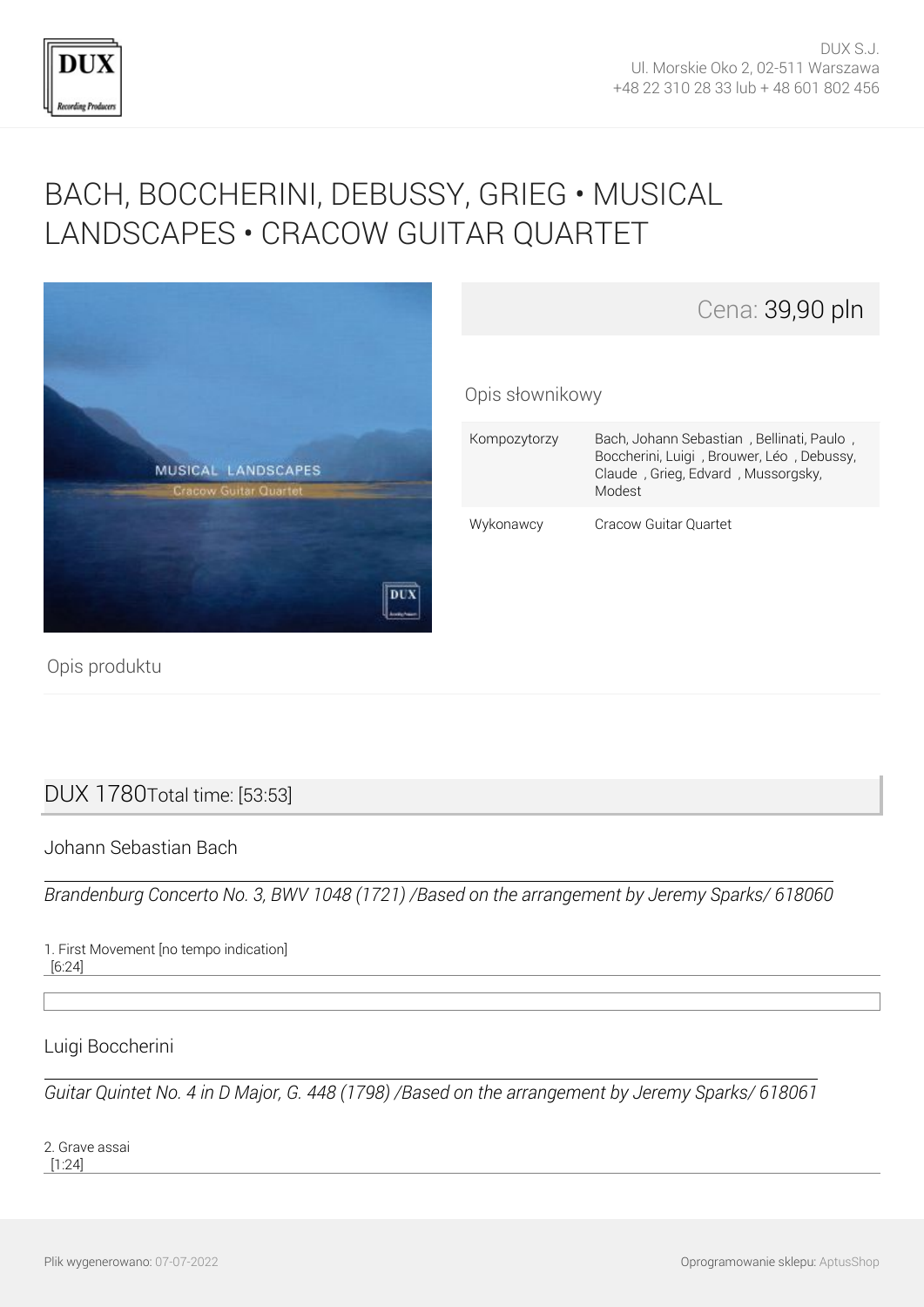#### 3. Fandango

[4:47]

#### Claude Debussy

*Reverie (1890) /Based on the arrangement by Jeremy Sparks/ 618062*

4. Reverie\* (1890)

[4:50]

## Edvard Grieg

*Peer Gynt, Suite No. 1, Op. 46 (1888) /Based on the arrangement by Jeremy Sparks/ 618063*

5. Anitra's Dance [3:27]

## Edvard Grieg

*Peer Gynt, Suite No. 2, Op. 55\* (1892) /Based on the arrangement by Jeremy Sparks/ 618064*

6. Solveig's Song [4:40]

#### Modest Mussorgsky

*Night on Bald Mountain\*\* (1867) (version by Nikolay Rimsky-Korsakov, 1886) /Based on the arrangement by Brendan Lake/ 618065*

7. Night on Bald Mountain\*\* (1867) (version by Nikolay Rimsky-Korsakov, 1886) [12:37]

#### Paulo Bellinati

*Baiao de Gude (1997) 618066*